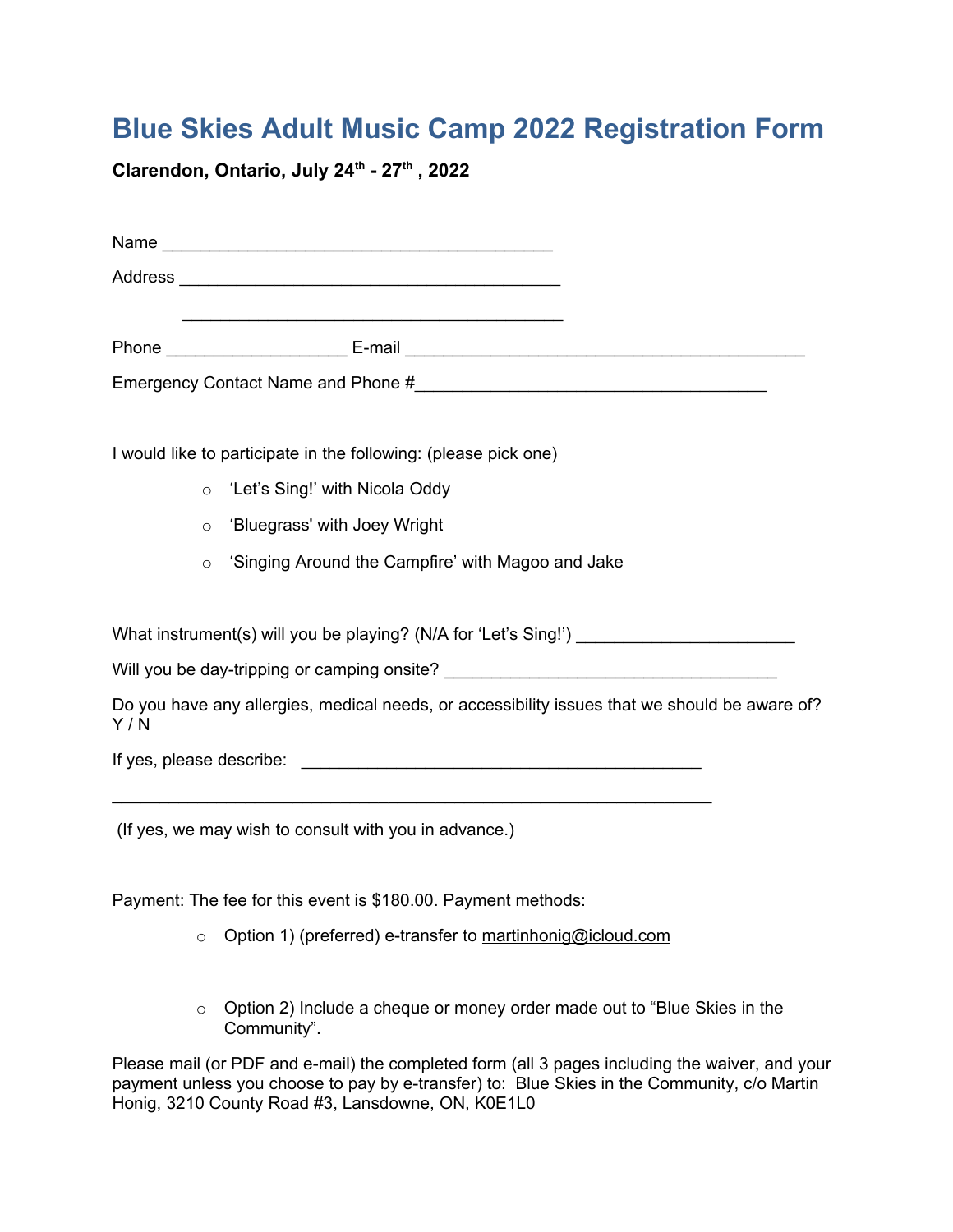Refund policy: If we cancel this event, or if you cancel before July 1, 2022, a full refund will apply. The fee is non-refundable after July 1, unless there is a waiting list and we can fill your spot.

Hazards, Risks, Fine Print and Waiver:

Please read, print, and complete the following Waiver, and include it with your registration:

## **WAIVER AND ASSUMPTION OF RISK**

PLEASE PRINT, READ, SIGN, AND INCLUDE WITH YOUR REGISTRATION

I, the undersigned, understand that in order for Blue Skies Adult Music Camp/Blue Skies in the Community to accept my application to participate in the 2020 Blue Skies Adult Music Camp, I must be over 18 years of age and I must agree to be bound by this Waiver.

## **ELEMENTS OF RISK:**

The Blue Skies Site is remote, rugged and not professionally maintained. Attendance at the Blue Skies Adult Music Camp requires assuming a variety of risks, including but not limited to:

(I) UNEVEN TERRAIN

(II) INCLEMENT WEATHER, SUCH AS RAIN, WIND, OR ELECTRICAL STORMS

(III) WILDLIFE, SUCH AS BEARS, SKUNKS, OR BITING INSECTS

(IV) NOXIOUS WEEDS, SUCH AS POISON IVY

(V) FALLING TREES OR TREE BRANCHES

(VI) NATURALLY OCCURRING ALLERGENS

(VII) LACK OF NEARBY MEDICAL FACILITIES

(VIII) EXPOSURE TO THE COVID-19 VIRUS

## **ASSUMPTION OF RISK:**

I understand that by attending the Blue Skies Adult Music Camp, **I assume all responsibility for any accident or injury that may occur to me on the site, including exposure to the COVID-19 virus.**